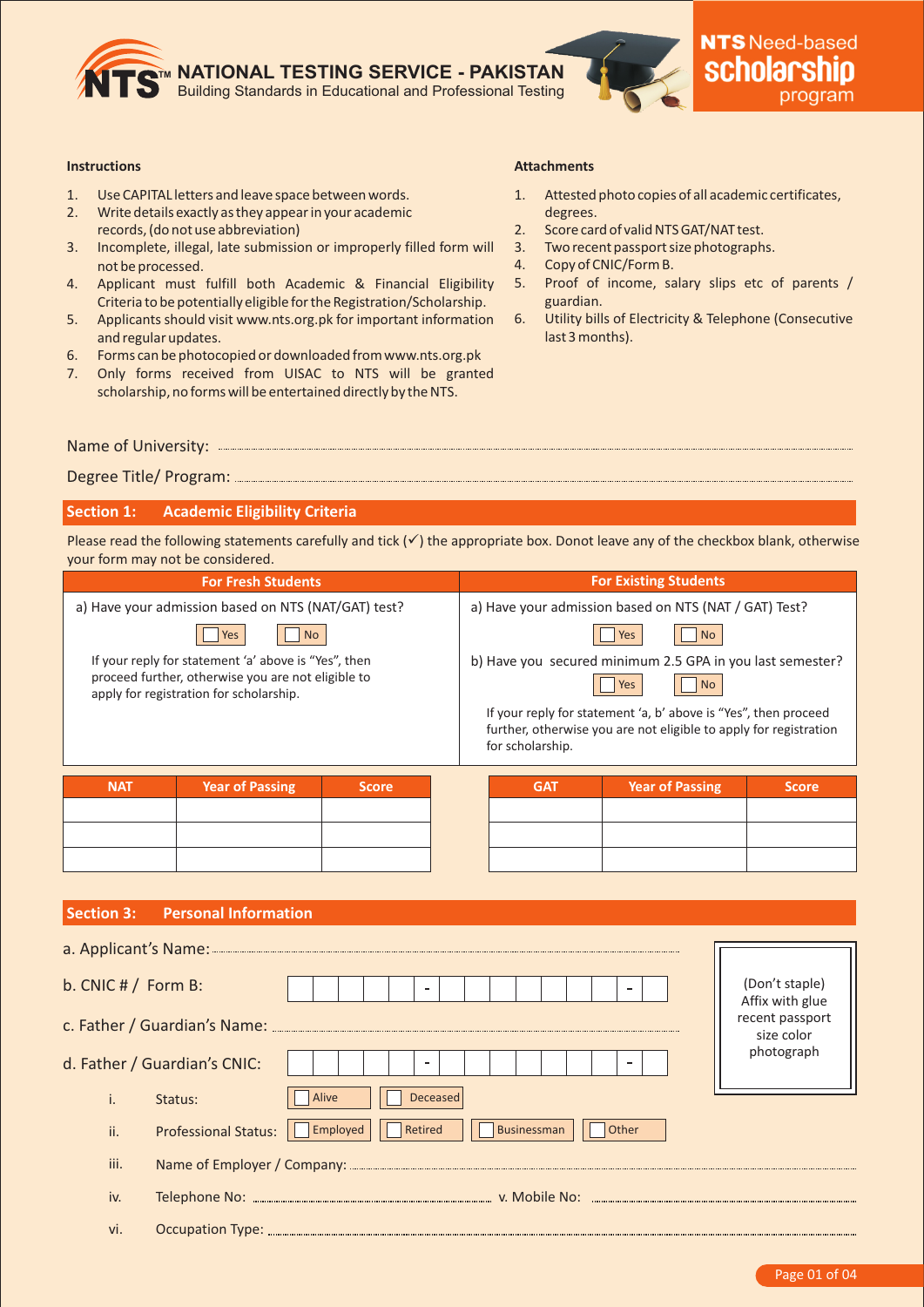

| e. Date of Birth: |  |  |  |  |  |  |  |  |  | f. Gender:<br>Male<br>Female |
|-------------------|--|--|--|--|--|--|--|--|--|------------------------------|
|                   |  |  |  |  |  |  |  |  |  |                              |
|                   |  |  |  |  |  |  |  |  |  |                              |
|                   |  |  |  |  |  |  |  |  |  |                              |
|                   |  |  |  |  |  |  |  |  |  |                              |
|                   |  |  |  |  |  |  |  |  |  |                              |
|                   |  |  |  |  |  |  |  |  |  |                              |
|                   |  |  |  |  |  |  |  |  |  |                              |

k. Telephone No: l. Mobile No:

| Section 4:<br><b>Academic Information</b> |                        |             |                 |                    |                            |  |  |  |
|-------------------------------------------|------------------------|-------------|-----------------|--------------------|----------------------------|--|--|--|
| Degree / Certificate                      | Subject / Degree Title | Institution | Year of Passing | GPA/Grade/Division | Marks Obtained/Total Marks |  |  |  |
| <b>SSC</b>                                |                        |             |                 |                    |                            |  |  |  |
| Intermediate                              |                        |             |                 |                    |                            |  |  |  |
| Bachelors                                 |                        |             |                 |                    |                            |  |  |  |
| Masters                                   |                        |             |                 |                    |                            |  |  |  |
| Any Other                                 |                        |             |                 |                    |                            |  |  |  |
|                                           |                        |             |                 |                    |                            |  |  |  |

Have you ever got any Scholarship?

| Sr. | Name of Institution | <b>Total Scholarship Amount</b> | Class/Level at which<br>scholarship obtained |
|-----|---------------------|---------------------------------|----------------------------------------------|
|     |                     |                                 |                                              |
|     |                     |                                 |                                              |
|     |                     |                                 |                                              |

# **Section 5: Financial Eligibility**

### **Please provide requisite information below.**

a) Source of Family Income: <br>
<u>Disalaried</u>

b) Total Family Member:

# c) Details of family income source:

| Sr#                                | Name of Family<br>Member          | Relationship<br>with Applicant | Occupation | Monthly Income<br>From Assets (if any) | <b>Monthly Gross</b><br>Pay / Earning | <b>Monthly Net</b> |  |  |
|------------------------------------|-----------------------------------|--------------------------------|------------|----------------------------------------|---------------------------------------|--------------------|--|--|
| 1.                                 |                                   |                                |            |                                        |                                       |                    |  |  |
| 2.                                 |                                   |                                |            |                                        |                                       |                    |  |  |
| 3.                                 |                                   |                                |            |                                        |                                       |                    |  |  |
| 4.                                 |                                   |                                |            |                                        |                                       |                    |  |  |
| 5.                                 |                                   |                                |            |                                        |                                       |                    |  |  |
| Total Monthly Income in Pak Rupees |                                   |                                |            |                                        |                                       |                    |  |  |
|                                    | Total Annual Income in Pak Rupees |                                |            |                                        |                                       |                    |  |  |

Non-Salaried **Both** 

**T** Yes **No**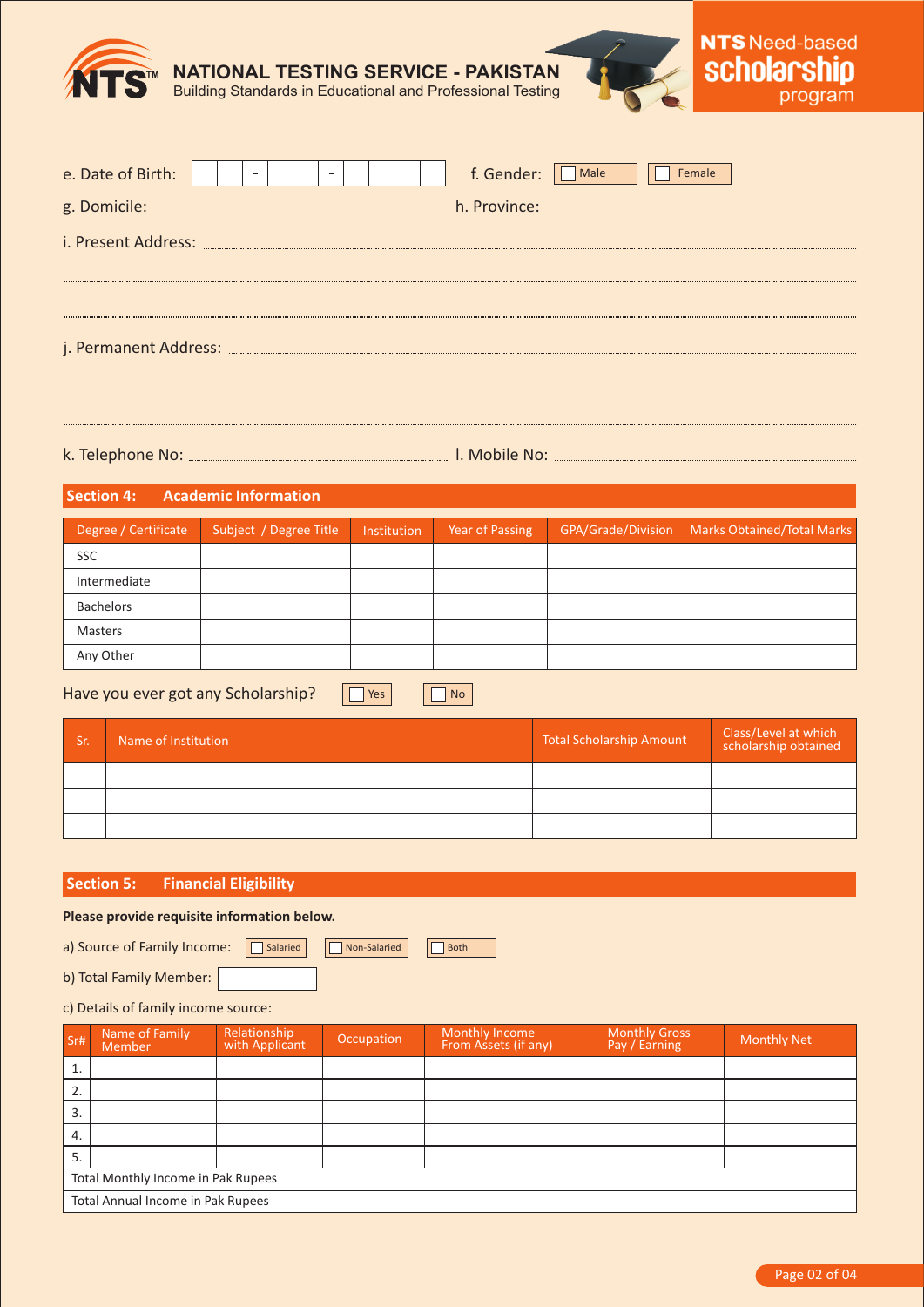

### **Section 6: Family Expenditure:**

i. Accommodation Expenditure:

| $a$ .          | Type:         | <b>Bungalow</b> | Apartment/Flat       | <b>Town House</b>   | <b>Village House</b> |
|----------------|---------------|-----------------|----------------------|---------------------|----------------------|
| b <sub>1</sub> | Status:       | Rented          | Self or Family owned | Employer/Govt Owned |                      |
| C.             | Rent Payment: | Self            | <b>Employer/Govt</b> | <b>Others</b>       |                      |

### House Plot Size in Sq. ft. Covered Area in Sq. ft.

| Sr. | Accommodation<br>Location/Addresss            | Number of Bed<br>Rooms |  | Number of Air<br><b>Conditioners</b> |  | Accommodation<br><b>Monthly Rent</b> | Accommodation<br><b>Annual Rent</b> |
|-----|-----------------------------------------------|------------------------|--|--------------------------------------|--|--------------------------------------|-------------------------------------|
|     |                                               | $1 - 2$                |  | $1 - 2$                              |  |                                      |                                     |
|     |                                               | $2 - 4$                |  | $2 - 4$                              |  |                                      |                                     |
|     |                                               | $4 - 6$                |  | 4-6                                  |  |                                      |                                     |
|     |                                               | Above 6                |  | Above 6                              |  |                                      |                                     |
|     | <b>Total Accommodation Rental Expenditure</b> |                        |  |                                      |  |                                      |                                     |

Any other house/Flat owned by the parents/guardian (if yes please specify with location any size)

# ii. Brothers/Sisters/Family members studying:

| Sr.            | Name                         | <b>Relationship with Applicant</b> | Name & Address of Institute | FEE per month |  |  |  |  |
|----------------|------------------------------|------------------------------------|-----------------------------|---------------|--|--|--|--|
| $\mathbf{1}$   |                              |                                    |                             |               |  |  |  |  |
| $\overline{2}$ |                              |                                    |                             |               |  |  |  |  |
| 3              |                              |                                    |                             |               |  |  |  |  |
| 4              |                              |                                    |                             |               |  |  |  |  |
| 5              |                              |                                    |                             |               |  |  |  |  |
| 6              |                              |                                    |                             |               |  |  |  |  |
| $\overline{7}$ |                              |                                    |                             |               |  |  |  |  |
| 8              |                              |                                    |                             |               |  |  |  |  |
| 9              |                              |                                    |                             |               |  |  |  |  |
| 10             |                              |                                    |                             |               |  |  |  |  |
|                | Total fees & Tuition Charges |                                    |                             |               |  |  |  |  |

## **Section 7: Consolidated Expenses**

|    | Monthly Income                                   |         | <b>Consolidate Monthly Expenses</b> |  |
|----|--------------------------------------------------|---------|-------------------------------------|--|
| e. | <b>Total Expenses</b> (Sum of a, b, $c \& d$ ) = |         |                                     |  |
| C. | Family Member Studying Expenses =                | $d_{-}$ | <b>Other Expenses</b><br>$=$        |  |
| a. | <b>Monthly Kitchen Expenses</b><br>$=$           | b.      | Accommodation Expenses =            |  |